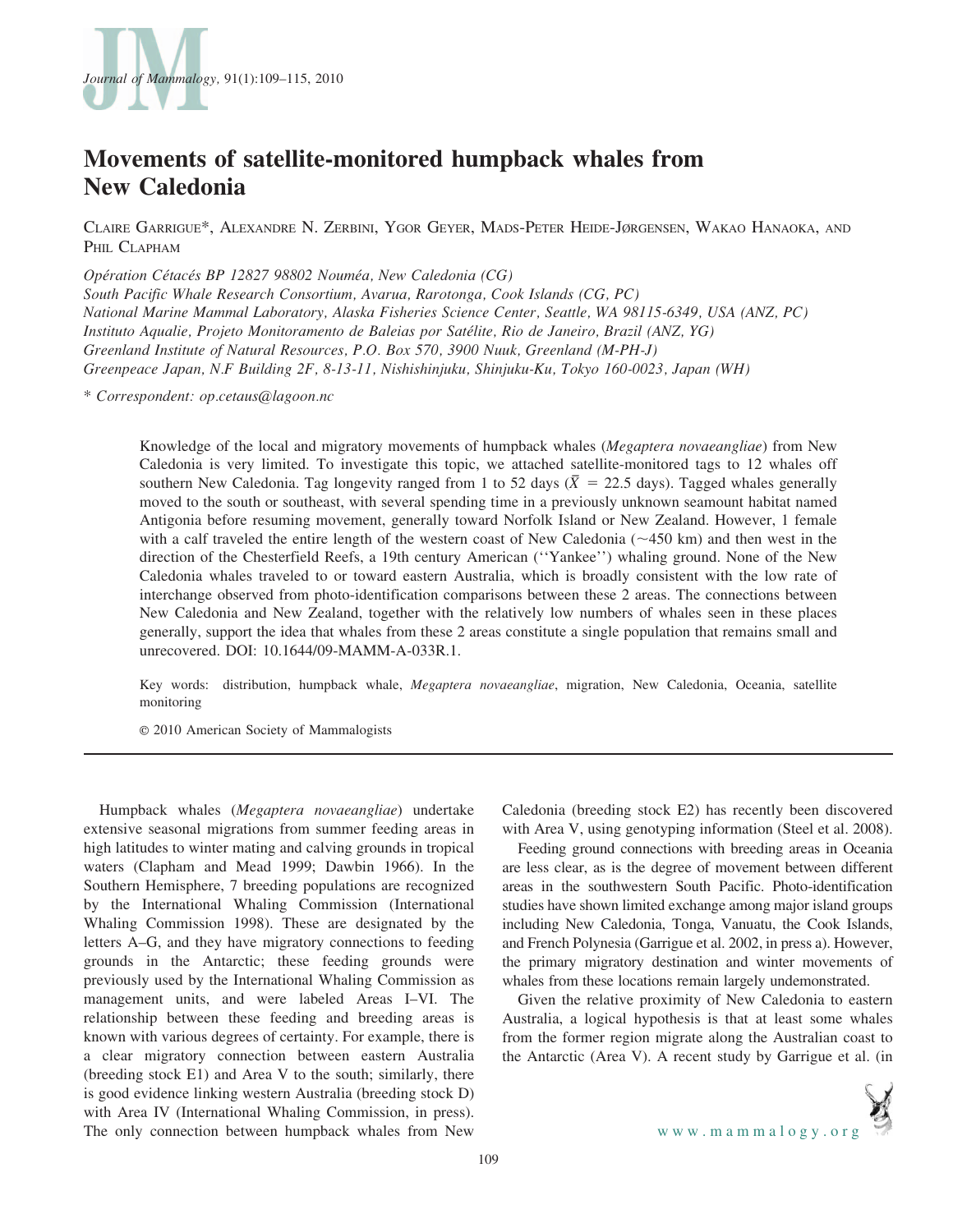| Transmitter no. | Date deployed | Deployment location   | Tag longevity<br>(days) | Locations<br>received | $\%$ of locations of<br>quality $1, 2$ , or $3$ | $Sex^a$ -behavior<br>class |
|-----------------|---------------|-----------------------|-------------------------|-----------------------|-------------------------------------------------|----------------------------|
| 24638           | 20 August     | 22°27.7'S, 166°50.2'E | 26                      | 83                    | 50                                              | F with calf                |
| 24639           | 1 September   | 22°23.8'S, 166°46.7'E | 44                      | 113                   | 37                                              | M                          |
| 24641           | 27 August     | 22°31.7'S, 167°05.1'E | 13                      | 84                    | 52                                              | M                          |
| 24642           | 10 September  | 22°39.9'S, 167°05.7'E | 19                      | 59                    | 19                                              | F                          |
| 26712           | 27 August     | 22°44.7'S, 167°05.2'E | 22                      | 88                    | 39                                              | M                          |
| 26715           | 1 September   | 22°23.4'S, 166°47.4'E |                         | 9                     | 33                                              | M                          |
| 27258           | 3 September   | 22°26.3'S, 166°54.9'E |                         | 16                    | 13                                              | M                          |
| 27259           | 10 September  | 22°27.4'S, 166°59.9'E | 52                      | 237                   | 35                                              | F with calf                |
| 33000           | 3 September   | 22°25.8'S, 166°54.1'E |                         | 22                    | 23                                              | M                          |
| 33001           | 8 September   | 22°29.7'S, 166°56.7'E | 14                      | 34                    | 24                                              | M                          |
| 37229           | 10 September  | 22°39.4'S, 167°06.2'E | 23                      | 70                    | 31                                              | F                          |
| 37230           | 11 September  | 22°28.9'S, 166°56.5'E | 44                      | 109                   | 44                                              | F with calf                |

TABLE 1.—Date, deployment location, tag longevity, and summary of satellite locations from humpback whales instrumented with satellite transmitters off New Caledonia in 2007.

 $A^a$  F = female, M = male.

press b) found 4 matches, out of 1,398 individuals, between these 2 areas. However, the 2 populations exhibit major differences in size and apparent recovery. The humpback whale population passing by eastern Australia is large and increasing at a high rate: Noad et al. (2008) estimated its size at 9,683 whales (95% confidence interval [95% CI] = 8,556–10,959), with an annual rate of increase of 10.9% (95%  $CI = 10.5-11.4\%$ ). In contrast, the New Caledonia population is small and relatively static. Garrigue et al. (2004) used photo-identification and genotype-based mark–recapture to estimate the population at 327 (coefficient of variation  $[CV] = 0.11$ ) and 533 ( $CV = 0.15$ ), respectively, and they suggested that whales from New Caledonia represent a relatively discrete stock that has only minimal interchange with the Australia stock. The great majority of sighting effort in New Caledonia has been in the large southern lagoon (Garrigue and Gill 1994; Garrigue et al. 2001); consequently, little is known about the local movements of these animals through the waters adjacent to the main island.

To investigate movements within and beyond New Caledonia, we attached satellite-monitored transmitters to 12 humpback whales from southern New Caledonia in the austral winter of 2007. The results of this tagging show differing direction of travel, and extensive use of an offshore seamount reef system. They also confirm migratory movements between New Caledonia and New Zealand and the low rate of exchange documented between the former area and eastern Australia.

#### MATERIALS AND METHODS

Study area.—New Caledonia is part of Melanesia, situated between  $18^{\circ}$  and  $23^{\circ}$ S and between  $158^{\circ}$  and  $172^{\circ}$ E just north of the Tropic of Capricorn in the southwestern Pacific Ocean. It consists of 1 main island and 3 groups of smaller ones plus many uninhabited atolls, including Chesterfield Reefs, which was a whaling ground for American whaling ships during the 19th century (Townsend 1935). Grande Terre, the main island of the archipelago, is 400 km long and 50–80 km wide and is surrounded by more than 1,600 km of barrier reef that delineates a lagoon of  $24,000$  km<sup>2</sup>.

Surveys of humpback whales were conducted sporadically beginning in 1991 (Garrigue and Gill 1994), and for 3 months (July, August, and September) each austral winter from 1995 to 2007 (Garrigue et al. 2001). The primary study site encompasses approximately 1,000 km<sup>2</sup> and is located in the southern portion of the lagoon off the main island.

Whales were identified individually by the unique pattern on the ventral surface of the tail (Katona et al. 1979), and photographs were matched to the existing catalogue of photographs from the long-term study in this region. Some of the tagged whales had been sighted previously in New Caledonia, and the sex of some was known from genetic analysis of biopsy samples.

Tagging.—Between 20 August and 11 September 2007 we attached Argos satellite-monitored tags to 12 humpback whales in the large southern lagoon (Table 1). The tags consisted of the implantable model (Mold 177) of the SPOT 5 transmitter manufactured by Wildlife Computers (Redmond, Washington). Transmitters were attached to a stainless steel anchoring system equipped with foldable barbs and a triangular sharp tip and were programmed to transmit every day during August–October and every other day beginning in November. They also were programmed to provide a daily maximum of 300 transmissions during 2 periods of the day: 0300–0900 and 1500–2100 h GMT. Transmitters were implanted into the left or right flank of the whales in the vicinity of the dorsal fin; the attachment was accomplished by hand with an 8-m pole deployed from a motor boat, using the technique described by Heide-Jørgensen et al. (2006) and Zerbini et al. (2006). All procedures followed guidelines of the American Society of Mammalogists (Gannon et al. 2007), and research was reviewed and permitted by the administration of New Caledonia.

In plotting the subsequent track of the tagged whales, we used all Argos locations qualities (3, 2, 1, 0, A, and B, in order of accuracy—Argos 1990) when looking at fine-scale movements in the wintering grounds. Argos locations were filtered using the R function Trip (Sumner 2006) in order to remove locations that implied unrealistic movements. Removal occurred if travel speed between 2 consecutive locations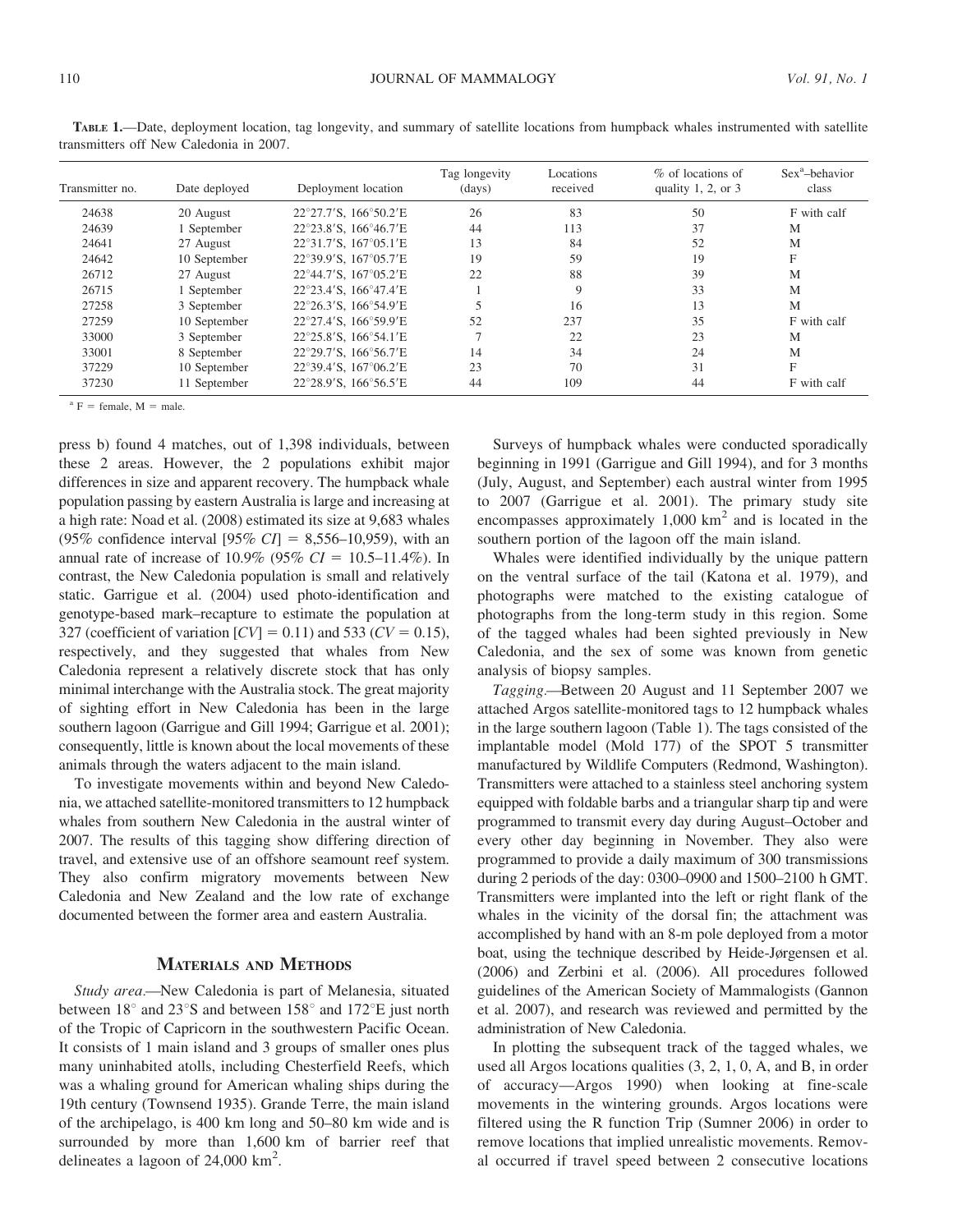

FIG. 1.—Tracks of satellite-monitored humpback whales from New Caledonia, 2007.

exceeded 12 km/h. This value was selected based on maximum speeds reported for humpback whales (e.g., Mate et al. 1998; Tyack 1983). When looking at movements in the migratory routes and putative feeding destinations, we computed average daily positions from all location qualities (e.g., Zerbini et al. 2006). Instances occurred where only 1 poor-quality location was available in a given day for 2 sequential days; therefore, these were averaged.

## **RESULTS**

All tagged whales were known or judged from size or behavior to be adults. Photographs of the flukes revealed that 6 of the whales had been identified previously in New Caledonia; 2 were sighted earlier in 2007 prior to the tagging program, and the remaining 4 had been encountered in previous years. One male was observed in 9 different years. Except for 1 whale whose tag worked for only 1 day, all individuals were tracked for whose tag worked for only 1 day, all hidividuals were tracked for between 5 and 52 days;

Table 1). A total of 924 locations was obtained. All whales were tagged in the same area and all except 2 traveled in a general south-southeast direction, with individual variation (Figs. 1–3).

Whale 24638, a mother accompanied by a calf, stayed in the southern part of the lagoon including off Isle des Pins for 8 days after tagging. It then moved to the great northern lagoon, at the opposite side of the island, navigating outside the western fringing barrier reef in the open ocean and following the reef for 4 days and moving  $>400$  km. The whale spent 10 days in the northern lagoon before heading southwest and then west for another 300 km until it reached Landsdowne Bank, 260 km east of the Chesterfield Reefs, where it remained for at least the next 24 h before transmissions ceased.

Whale 24639, a male, spent 2 days in the western part of the lagoon before coming back to the southern part, where it remained for 2–3 weeks. During this time it moved back and forth between the southern part of the lagoon and 2 seamounts known as Banc de La Torche and Antigonia, situated  $\sim$ 25 and 110 km from the Ile des Pins. Subsequently, the whale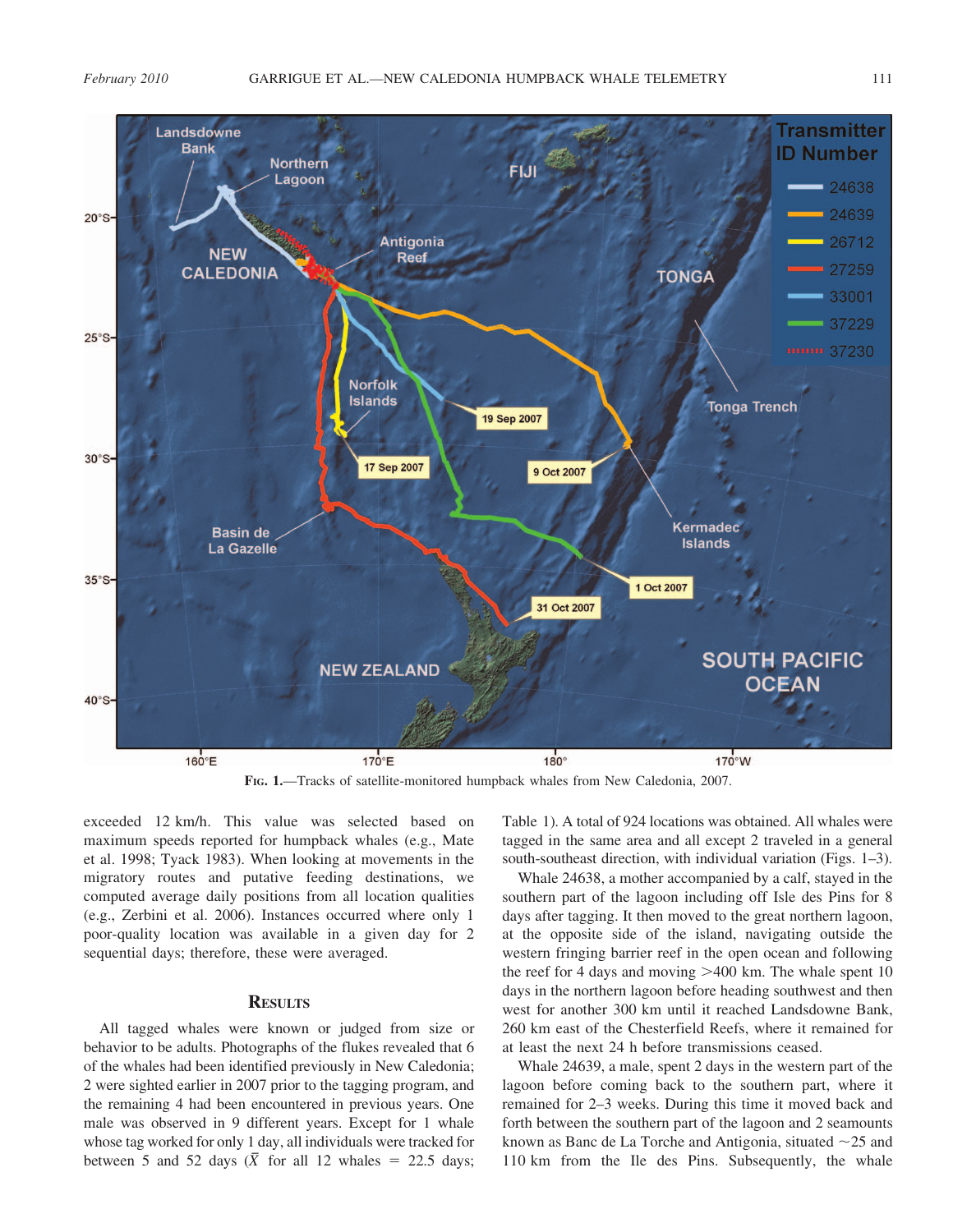

FIG. 2.—Movements of satellite-monitored humpback whales off New Caledonia. Tracks of all whales begin in the southern lagoon where they were tagged. See the text for detailed descriptions of movements.

navigated in a southeasterly direction for 9 days before going southwest for 2 days to reach Raoul Island in the Kermadec group. It remained there  $>7$  days before transmissions ceased.

Whale 24641, a male, traveled southeast to Antigonia Reef where it stayed for 10 days before returning northwest. Whale 24642, a female, followed a southeasterly direction, moving back and forth between the 2 seamounts for 2 weeks. It then traveled in a south or southeasterly direction for the 3 remaining days of transmissions.

Whale 26712, a male, spent 2 days in the southern lagoon before starting to move southeast to the 2 seamounts, Banc de la Torche and then Antigonia, where it spent 3 days. This whale left Antigonia heading in a southeasterly then southerly direction for 5 days to the vicinity of Norfolk Island. It remained at Norfolk for at least a week, after which transmissions ceased.

Whale 27258, a male, remained in the lagoon for 4 days then traveled in the direction of Antigonia. Whale 27259 was a mother accompanied by a calf. After being tagged, the mother remained for the day and then over the next 2 days traveled southeast to Antigonia where it stayed for 2 days. This female then left the seamount and traveled south-southwest, then south. The whale passed 70 km to the west of Norfolk Island but did not stop there, and instead traveled 970 km over the next 9 days. It then moved erratically for the next 19 days in an area named Basin de La Gazelle, then started to move southeast before reaching the north coast of New Zealand. There, the whale followed the east coast to the Bay of Plenty over the next 8 days.

Whale 33000, a male, traveled southwest toward Antigonia for 7 days. Whale 33001, another male, traveled in a southeasterly direction through Banc de La Torche and Antigonia but maintained this direction for 13 days before transmissions ceased. Whale 37229, a female, also traveled south-southeast for 12 days. The animal then milled around in an open, pelagic area for 6 days before moving off in an easterly or southeasterly direction for 4 days. This was the only whale that passed close to Antigonia but did not stop there.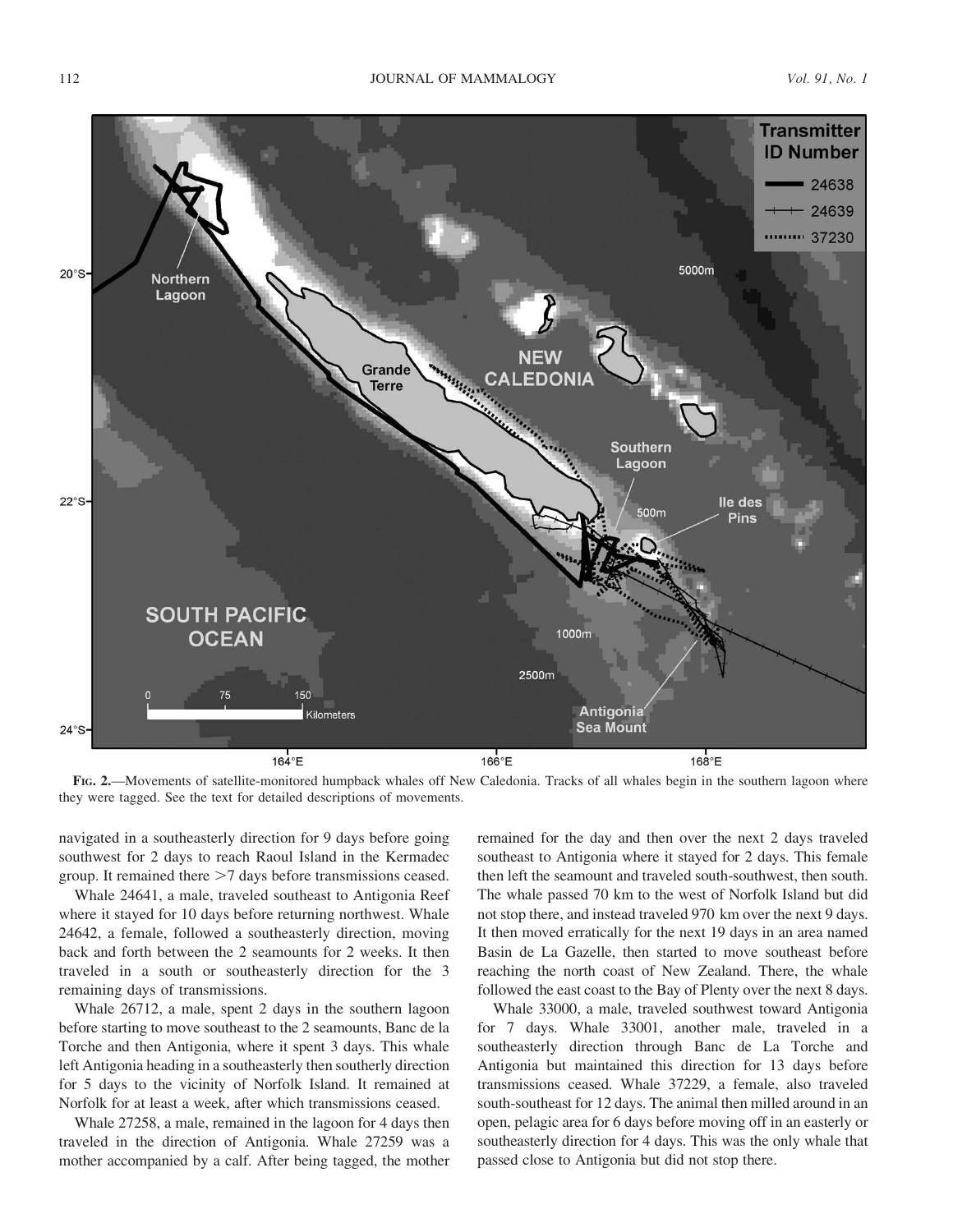

**Sea Mount**  $167^{\circ}E$  $168^{\circ}E$ 

FIG. 3.—Detailed movements of satellite-tagged humpback whales off southern New Caledonia, including the Antigonia Seamount.

Whale 37230 was a female with a small calf. The mother remained in a protected area of the southern lagoon for 4 days. After this it left the lagoon to travel northeast along the eastern coast of New Caledonia, probably outside of the barrier reef. After 2 days of transit it entered the eastern lagoon and changed direction, traveling southeast inside the lagoon back to the southern lagoon, arriving 2 days later. The mother remained in the southern lagoon for another 11 days before traveling southeast in the direction of the seamounts. The whale went back and forth between these seamounts and the southern lagoon for the next 12 days, then moved back to Antigonia where it stayed for the remaining 8 days of transmissions.

Kilometers

## **DISCUSSION**

Impact of tagging.—Long-term monitoring of tagged humpback whales has indicated no significant effect of tagging on the animals. S. A. Mizroch (National Marine Mammal Laboratory, Seattle, Washington, pers. comm.) tracked 6 tagged (with much larger instruments than were used here) individuals in the 1970s and found resighting records of from 22 to  $>30$  years on all of them, with no indications of compromised health or reproduction. In the present study, 1 of the tagged whales was resighted at the Antigonia Seamount on 2 occasions. On 17 September 2008 it was identified in a competitive pod as the principal escort of a mother and calf. It was subsequently resighted the next day as an escort of another mother–calf pair. The whale appeared healthy and exhibited normal behavior and movements. Given the high resighting rate in New Caledonia we likely will be able to monitor the status of tagged whales, and the appearance of the tagging site on the body, in future years.

**Antigonia** 

Intraisland movements and a new habitat.—Tagging in New Caledonia revealed the existence of a previously unknown offshore habitat at Antigonia Seamount. Whales also used Banc de la Torche, but this area was known from previous work. That Antigonia is important to the population is suggested by at least 7 of the 12 tagged whales spending time there, and the final transmissions of the tags on 3 others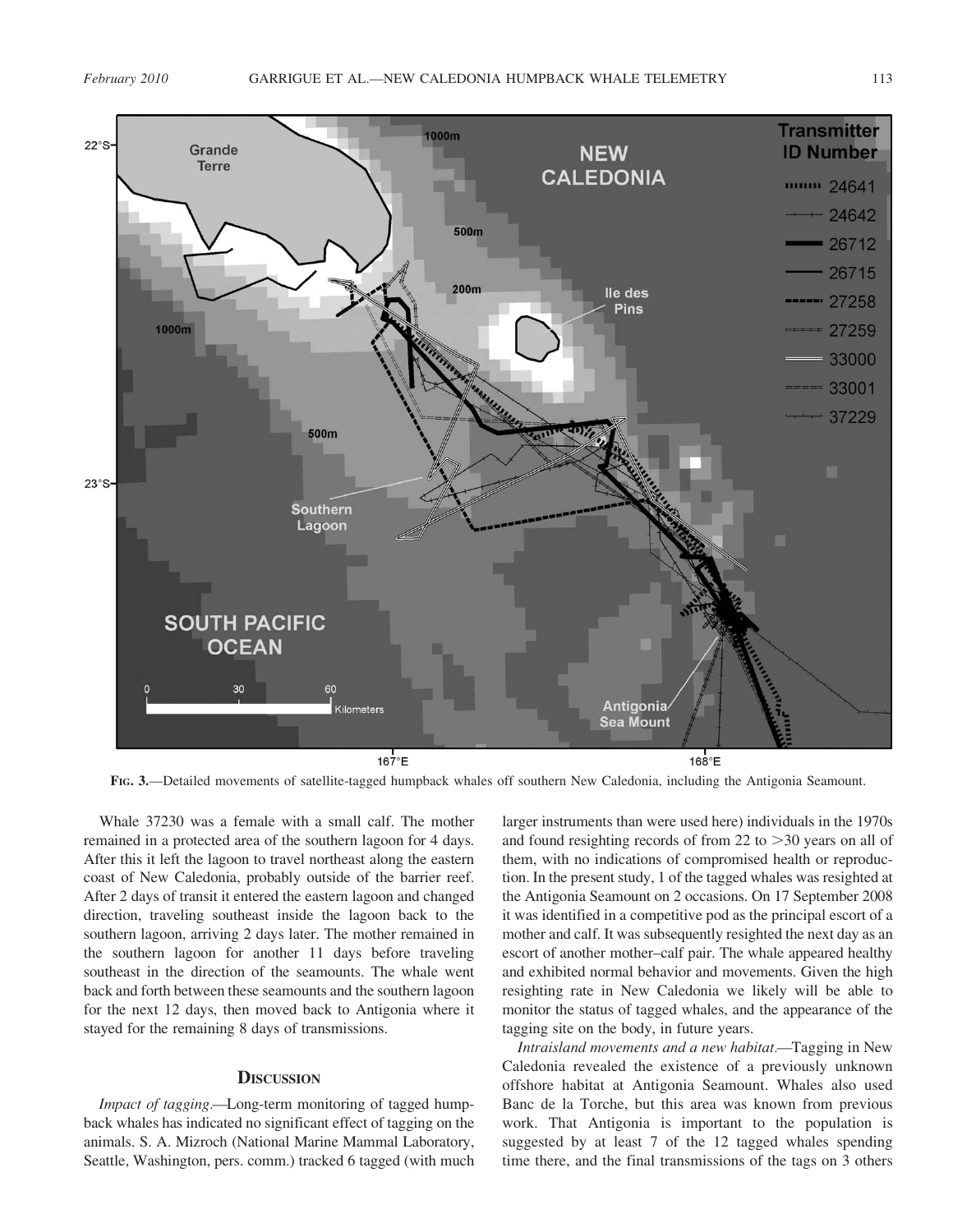placed them close to this location. A few seamounts occur close to the southern lagoon, but only Antigonia was used by the tagged whales. Prompted by the tag data, an exploratory expedition to the area was conducted in September 2008. More than 100 humpbacks were observed there in 6 days of sighting effort. Whether this area is in use the entire season, or is used as a departure point for a southward migration, remains to be investigated.

Our discovery of this new habitat may have implications for the estimation of abundance of the New Caledonian population, because previous estimates have been based on mark–recapture data collected primarily in the southern lagoon (Garrigue et al. 2004). This area has been the focus of sampling because it was considered the main breeding area of the population; however, given the new results, it is possible that previous estimates were based on an incomplete coverage of the wintering range of this stock, possibly resulting in a biased estimate of the size of the population.

Most of the whales moved south after being tagged. This was expected because tagging took place late in the season when the whales are leaving the southern lagoon. Although whales are occasionally observed as late as November, the peak of the season is considered to be in August (Garrigue et al. 2001).

Tagging also revealed movements along both the eastern and western coasts of New Caledonia by 2 whales, both of them mothers with accompanying calves. Previous studies of humpback whales in New Caledonia concluded that whales could be found all around the island (Garrigue and Gill 1994) but that the highest density of whales occurred in the southern lagoon where most breeding behavior is believed to occur. These studies also suggested that some areas, such as the lagoon of the east coast, could be preferentially used by mothers and calves as a resting area far from competitive group activity.

The longest distance traveled around the island was by the 2 mothers noted above. The ability of whales to use the western lagoon is thought to be very limited. For a few hundred kilometers the fringing barrier reef comes close to land and prevents any use of the lagoon, which is only a few meters deep and is sometimes closed off by reticulated reef. This explains why humpback whales are rarely observed on the west coast, because few people venture outside the reef to the deeper waters that whales use in transit. By following the reef on the seaward side the whales would eventually enter the huge northern lagoon, a remote area with few human inhabitants and, thus, rare opportunistic sightings.

Implications for population structure.—The movements of humpback whales monitored during this study have implications for stock structure. Humpback whales from New Caledonia are believed to be part of the Area V population (Garrigue and Gill 1994). Previously proposed migration routes followed the eastern coast of Australia or passed by New Zealand; however, this question was never resolved because none of the Discovery tags deployed in the vicinity of the Loyalty Islands east of New Caledonia were ever recovered (Dawbin 1964). Of the 12 satellite-monitored whales, only 1 (whale 24638) moved in a westerly direction, reaching Landsdowne Bank in the direction of Chesterfield Reefs. Dawbin and Falla (1949) considered the Chesterfields, situated in the Coral Sea northwest of New Caledonia (about  $17-22^{\circ}$ S,  $157-163^{\circ}$ E), the breeding ground of humpback whales passing the eastern coast of Australia. This opinion was based on charts in which the Chesterfield reef complex was identified as an important American (''Yankee'') whaling ground (Townsend 1935). Unfortunately, transmissions ceased after 26 days. If the whale continued on its last recorded course it would have reached the eastern Australian coast. Photo-identification has shown only limited exchange between New Caledonia and the eastern coast of Australia. A recent comparison of 1,242 individual whales identified on the eastern coast of Australia with 672 individual whales from Oceania (of which 160 were from New Caledonia) found only 4 movements between New Caledonia and eastern Australia (Garrigue et al., in press b). This is consistent with the satellite tracks. Although some of these tags arguably did not transmit long enough to allow the whales to be tracked to eastern Australia, the tracks of all but whale 24638 did not suggest movement in this direction.

The 7 other individuals whose tags were still working when they began their southern migration headed generally south, with 2 animals appearing to follow a submarine feature, the Norfolk Ridge. Two of these whales were tracked until they reached New Zealand. One (whale 27259) passed along the northeastern coast of the North Island and the 2nd (whale 24639) went to Kermadec Island. Three other tags stopped transmitting with the whales heading in the direction of New Zealand (whale 26712 at 670 km distance, whale 33001 at 630 km, and whale 37229 at 460 km). Together, these provided the 1st evidence of migratory routes followed by humpback whales wintering in New Caledonia.

Connections with New Zealand  $(n = 2$  matches) have previously been established by photo-identification (Constantine et al. 2007; Garrigue et al. 2000) but never in the same year. Comparison of photographic data collected in 2006 allowed the identification of a whale 1st observed in August in the southern lagoon of New Caledonia and photographed a month later off Norfolk Island (D. Paton, Southern Cross University, New South Wales, Australia, pers. comm.). To date, 2 photo-identification matches between New Caledonia and the island of Vanuatu, and 7 matches with Tonga, have been made. The New Zealand population was considerably depleted by commercial whaling. The last whaling stations closed in 1964 following a population collapse, largely precipitated by large-scale, illegal Soviet whaling in Areas V and VI. Although sightings of humpbacks off New Zealand have increased in recent years (Childerhouse and Gibbs 2005), and the population may be increasing, it clearly remains small. This stands in sharp contrast to the large size of the eastern Australian population, the growth rate of which was most recently estimated at 10.9% per annum (Noad et al. 2008). The small sizes of the New Caledonian and New Zealand populations strongly suggest a connection between the 2 regions, and this is reinforced by the tagging results reported here. It also is supported by recent genetic analysis of humpback whales from New Zealand that revealed 20